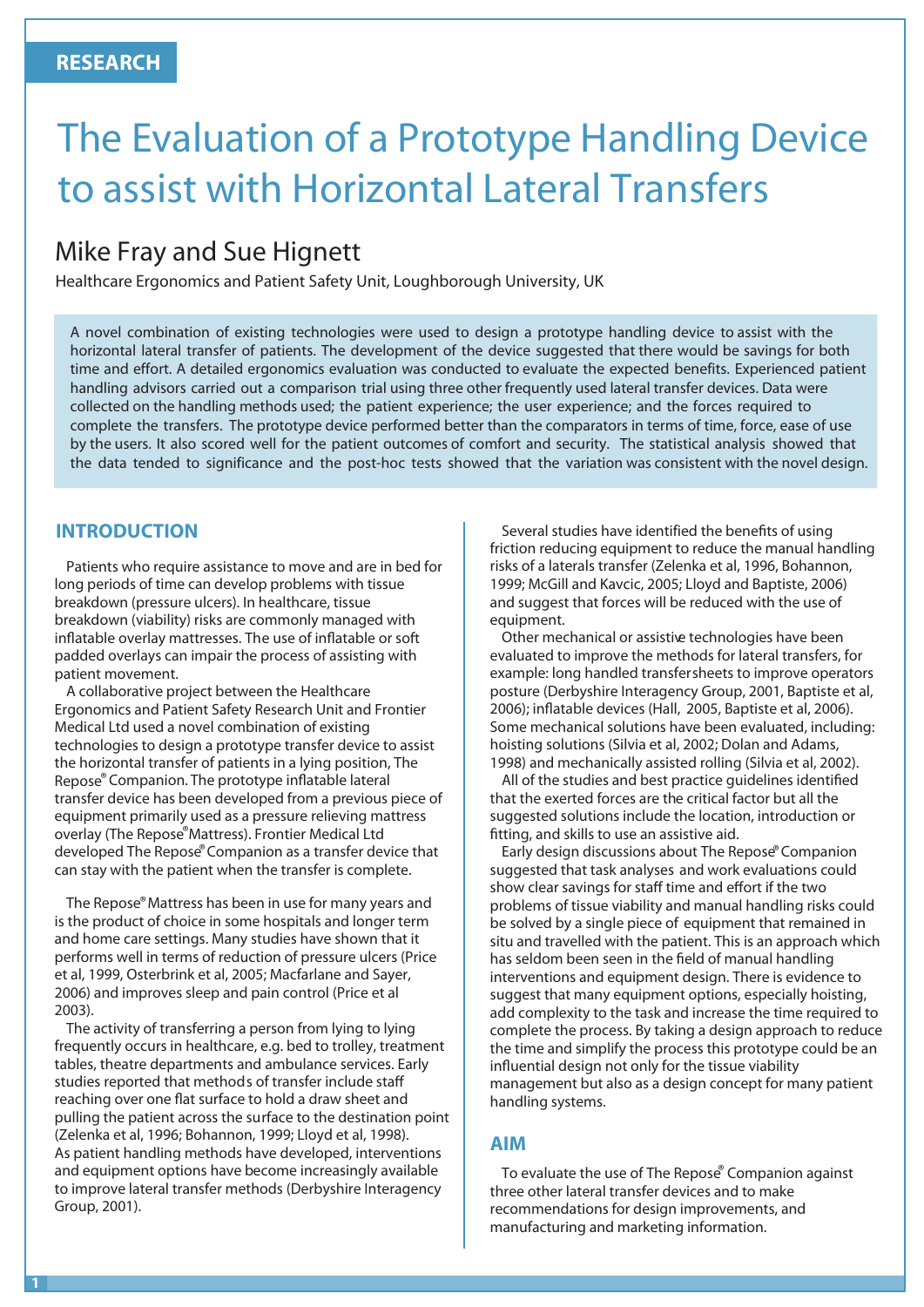#### **METHOD**

This project evaluated the ergonomic issues related to the use of The Repose® Companion. Patient handling intervention studies have found that mixed methodologies evaluating user and patient outcomes give strong evidence, (Fray and Hignett, 2008; Baptiste et al, 2006). The evaluation process concentrated on four areas:

- 1. Observation of the user actions
- 2. Patient experience
- 3. User experience
- 4. Forces used to complete the lateral transfers.

Data were collected using observational user trials (task analysis, compliance, time elapsed) and force measures.

#### **Observational User Trials**

A repeated measures design was used with four experimental conditions. The participants completed a series of transfers from bed to trolley and trolley to bed using four lateral transfer devices.

- 1. Tube flat slide sheet
- 2. Pair of single flat slide sheets
- 3. Quilted tube slide sheet
- 4. Repose® Companion Transfer device.

A large bridging board was provided to assist each transfer together with other small manual handling aids. All participants were familiar with all the lateral transfer devices though they might not have been using each on a regular basis. After each task the participants were asked to evaluate the equipment and a comparison was collected at the end of the session.

Participants. Clinical staff (nurses, physiotherapists and back care advisors) with a high level of knowledge of patient handling were invited to attend. Group attendance was requested but in certain circumstances groups were made up from different sources. 21 participants were recruited (7 groups). Each group consisted of enough people to complete the lateral transfer methods plus an additional participant to act as the 'patient'.

*Experimental Scenario.* The 'patient' started on a hospital bed and was transferred to a hospital trolley using the four lateral transfer devices. The trolley was pushed around a xed course and the 'patient' then transferred back to the hospital bed. The 'patient' and participants were informed that the patient had recently undergone abdominal surgery and had severe and long term arthritis that prevented them from sitting or transferring independently.

*Experimental Procedure.* Participants were formally introduced to the trial and consent in line with Loughborough University ethical approval system. Prior to the trial each group discussed their preferred method for completing the transfer. The observer (MF) recorded the chosen method. The order of presentation of the lateral transfer devices was randomised. The trials were video recorded.

After each transfer task a series of questionnaires were completed. After all the lateral transfer devices had been used a further set of comparative questionnaires were completed. The users evaluated the lateral transfer devices for usability, force and time characteristics and the 'patient' evaluated the lateral transfer devices for comfort and security. The user evaluations were augmented with comparative discussions in de-brief forum. The intervention of the research team was kept to a minimum to avoid directed quidance in the evaluation.

*Task Analysis.* The video footage was analysed to create a list of physical actions completed by the individual members of the group. 164 task analyses were completed to review the movements, actions and the time taken for each stage. These data were used to identify which of the tasks involved exposure to force, these were then used for the force measures.

*Compliance.* Each group of participants agreed their preferred method for completing the lateral transfer task from devices 1-3 and followed the protocol for The Respose®Companion (device 4). The video data were examined to check compliance with the selected method and for errors in performance against best practice guidance, manufacturers instructions and the researcher's (MF) experience.

*Time Elapsed.* The time taken for the completion of the transfers from bed to trolley and vice versa were calculated from the video data. The time elapsed per individual action was also recorded and for the calculation of exposure to loading and MSD risk.

#### **Force Measures**

The force data and detailed analyses of the tasks and methods were conducted separately to minimise user feedback and potential bias. As a comparison for the strength evaluations the forces required to transfer a patient was measured using an electronic force gauge (Mecmesin AFG2500N). Each task was replicated by the researcher and expert handlers (n=5) and repeated measures of the task were completed under the same conditions as the user trials. Due to the short duration of some of the tasks only maximum applied forces were recorded.

Time multipliers were used for the longer tasks to calculate the exposure to loading during the task. A musculoskeletal risk exposure score was to be calculated as the cumulative total of the products of force and time for each individual transfer (168 exposure scores were calculated, this will be presented in a future publication).

#### **Statistical Analysis** .

ANOVA with repeated measures calculation was used for data sets that were evaluated across the four different experimental conditions (e.g. time, force). If significant variation was detected post hoc analyses was conducted using Paired T-tests. The Freidman's test was used to identify differences between the conditions where individual subjective scores were recorded and for the comparison ranked data sets. Paired T-tests were again used post-hoc to identify the root of any significant variation. The significance value was initially identified as  $p<0.05$  for all tests, but due to the small sample sizes and numbers of conditions required that for the post hoc tests the Bonferoni correction was used and significance was set at p<0.008.

**2**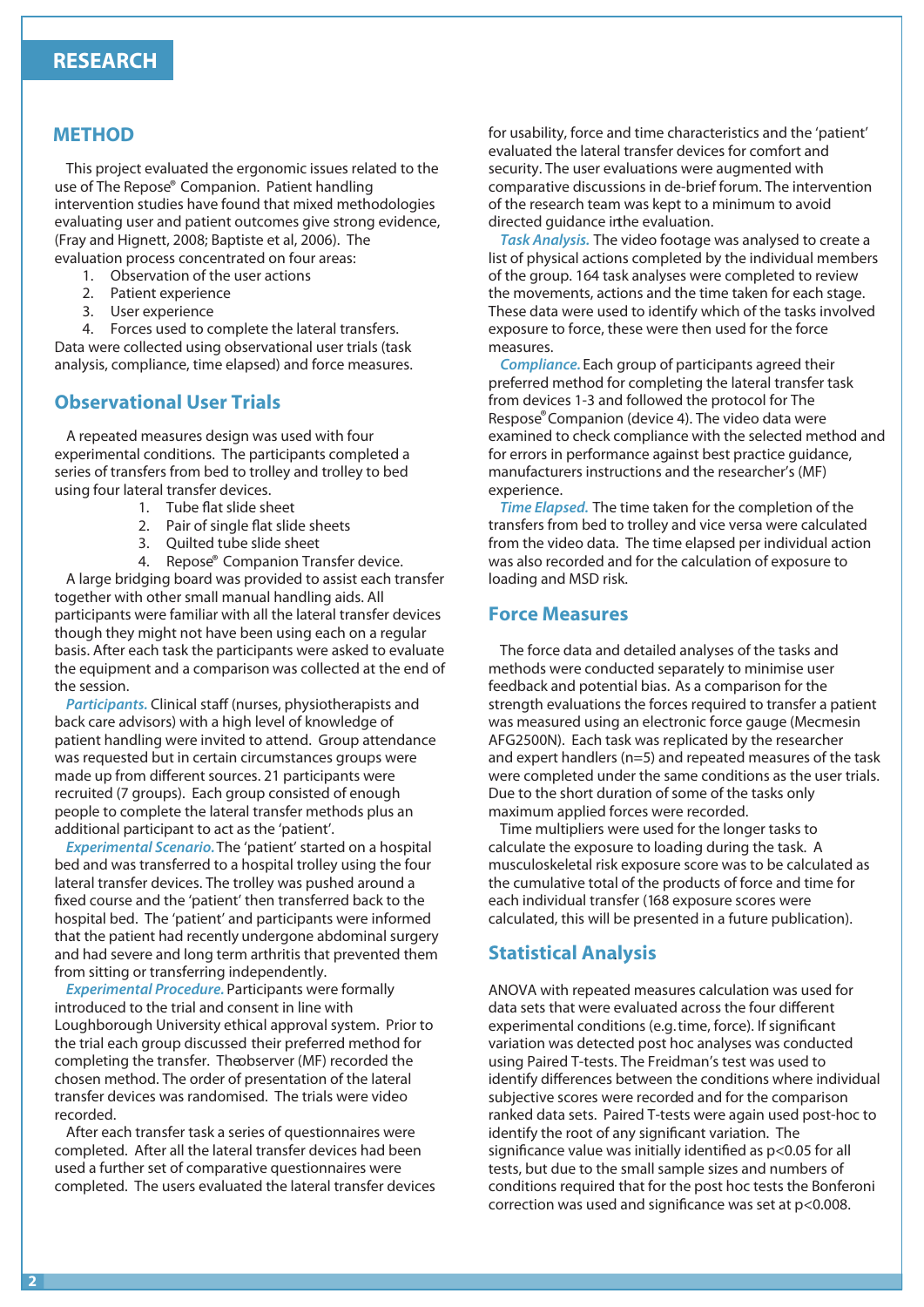#### **RESEARCH**

#### **RESULTS**

For the evaluations collected after using each lateral transfer device, The Repose® Companion scored consistently better across all sections (table 1). The variations in order were not seen in the comparative evaluations at the end of the trial below. Almost all participants ranked the four pieces of equipment in the same order across all sections. The picture for force evaluation was the weakest (table 2).

| Average<br>Scores/Rank           | Flat Tube | Pair Flat<br>Sheets | Quilted<br>Tube | Compa<br>Repose |
|----------------------------------|-----------|---------------------|-----------------|-----------------|
| 1 Compared<br>to usual<br>method | 2.14/2    | 2.29/3              | 2,67/4          | 1.24/1          |
| 2 Time<br>taken                  | 3.48/3    | 3.48/3              | 3.43/2          | 1.71/1          |
| 3 Force<br>used                  | 2.81/2    | 2.90/3              | 3.00/4          | 1.52/1          |
| Complexity<br>4.                 | 2.33/3    | 2.43/2              | 2.33/3          | 4.24/1          |

**Table 1 Individual scores and ranks for user data** 

| Average<br>Scores/Rank   | Flat Tube | Pair Flat<br>Sheets | Quilted<br>Tube | mpanior<br>Repose® |
|--------------------------|-----------|---------------------|-----------------|--------------------|
| 1. Forces                | 2.24/2    | 2.79/3              | 3.36/4          | 1.62/1             |
| 2. Time taken            | 2.55/2    | 2.93/3              | 3.38/4          | 1.14/1             |
| 3. Complexity            | 2.52/2    | 3.05/3              | 3.26/4          | 1.17/1             |
| 4. Overall<br>preference | 2.31/2    | 2.81/3              | 3.64/4          | 1.24/1             |

**Table 2 Comparison score and ranks for user data** 

The patient feedback relating to the security and comfort of the tasks was positive for the Repose<sup>®</sup> Companion. Only seven 'patients' completed the trial, one per group, which reduces the effects in the statistical evaluation. However it can be seen from the proximity to 1 in all columns (tables 3 and 4) that the Repose®Companion was the preferred option with the trial participants.

| Average<br>Scores/Rank | Flat Tube | Pair Flat<br>Sheets | Quilted<br>Tube | Compan<br>Repose |
|------------------------|-----------|---------------------|-----------------|------------------|
| Comfort<br>Insertion   | 2.14/2    | 2.14/2              | 2.14/2          | 1.00/1           |
| Comfort<br>Transfer    | 2.29/4    | 2.00/2              | 2.00/2          | 1.14/1           |
| Security<br>Insertion  | 2.29/2    | 2.29/2              | 2.43/4          | 1.43/1           |
| Comfort<br>Removal     | 1.86/2    | 1.86/2              | 2.00/4          | 1.00/1           |
| Comfort<br>Transport   | 1.43/2    | 1.43/2              | 1.57/4          | 1.14/1           |
| Security<br>Transport  | 1.29/2    | 1.29/2              | 1.57/4          | 1.00/1           |

**Table 3 Individual scores and ranks for patient data** 

| Average<br>Scores/Rank | Flat Tube | Pair Flat<br>Sheets | Quilted<br>Tube | inpanio<br>Repose |
|------------------------|-----------|---------------------|-----------------|-------------------|
| Comfort<br>Insertion   | 3.07/3    | 2.64/2              | 3.29/4          | 1.00/1            |
| Comfort<br>Transfer    | 3.14/3    | 2.71/2              | 3.14/3          | 1.00/1            |
| <b>Time Taken</b>      | 2.79/3    | 2.64/2              | 3.43/4          | 1.00/1            |
| Security<br>Transport  | 2.79/3    | 2.64/2              | 3.36/4          | 1.21/1            |
| Overall<br>Preference  | 2.79/2    | 2.79/2              | 3.29/4          | 1.00/1            |

**Table 4 Comparison score and ranks for patient data** 

#### **Physical Results and Further Analysis**

For the two physical parameters there was conflict with the subjective appraisal. The time elapsed showed little variation between the lateral transfer device options 1-3 but the Repose® Companion was faster due to the reduced number of tasks. The force data showed that the friction reducing characteristics of Repose® Companion were not as efficient as either the flat tube or the quilted tube.

| Average/Rank          | Φ<br>Tub<br>Flat | $\overline{5}$<br>$\overline{a}$ | $^{\circ}$<br>ied |
|-----------------------|------------------|----------------------------------|-------------------|
| <b>Bed to Trolley</b> | 260.9/4          | 252.4/2 256.4/3                  | 201.9/1           |
| Trolley to Bed        |                  | 211.0/2 225.1/4 216.7/3          | 153.3/1           |

**Table 5 Time elapsed for transfers and forces**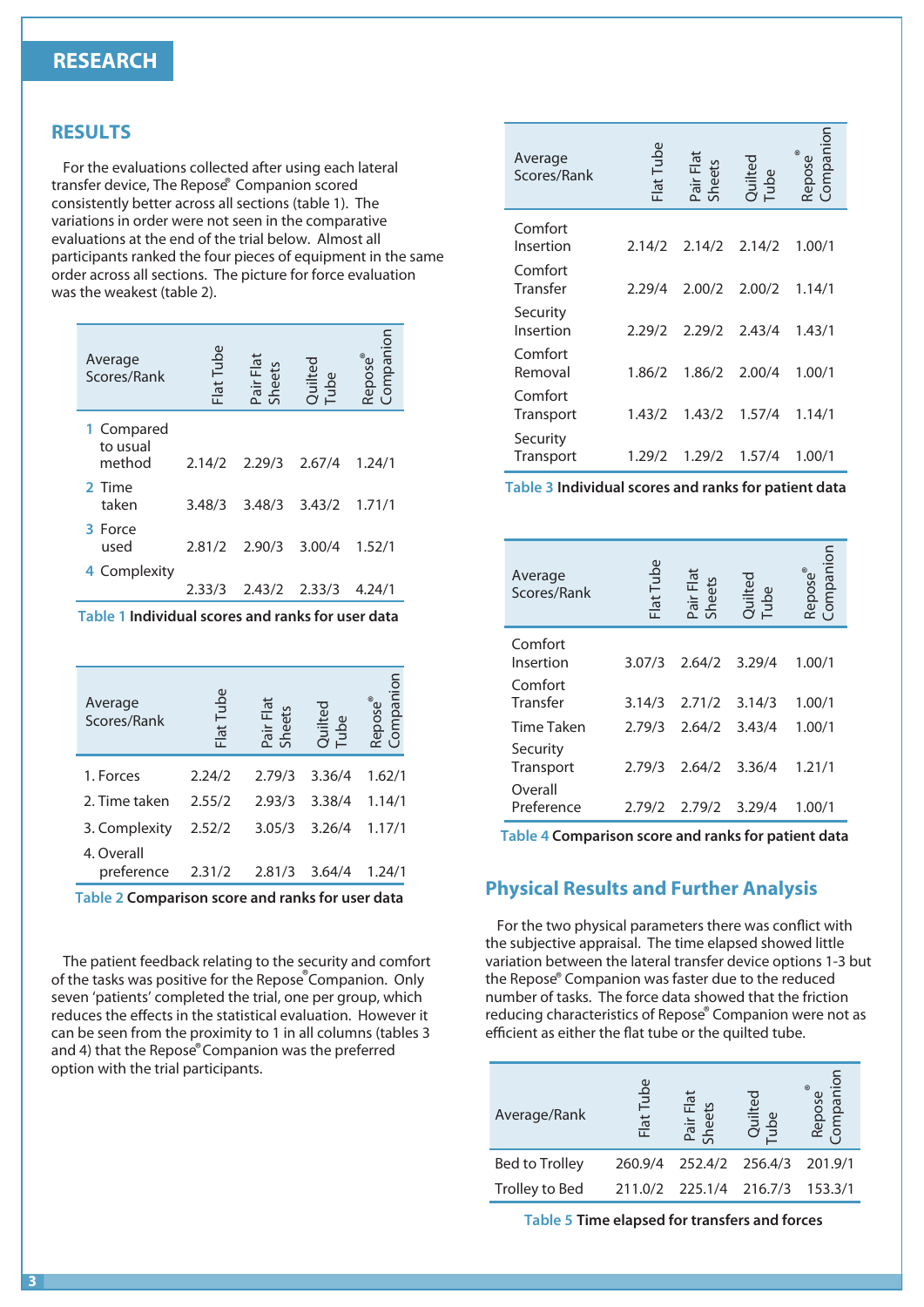### **RESEARCH**

| Patient<br>Weight | Flat tube | Flat sheets | tube<br>Quilted | ompanion<br>$^{\circ}$<br>Repose<br>$\cup$ | Average |
|-------------------|-----------|-------------|-----------------|--------------------------------------------|---------|
| 55kg              | 133.4     | 184.9       | 173.4           | 182.2                                      | 168.5   |
| 78kg              | 205.1     | 271.9       | 231.6           | 258.6                                      | 241.8   |
|                   |           |             |                 |                                            | 205.1   |

**Table 6 Forces to transfer with range of equipment**

#### **Statistical Analysis**

The individual data and the comparison data from both staff and patients were analysed statistically. For the staff data both the individual data sets and the comparison rankings were significant at the 0.05 level and the post hoc tests showed clear variance from the Repose® Companion (sig at 0.008). For the individual patient assessment data  $(n=7)$  there was only significance for the comfort assessment for insertion and removal of the equipment. For the patient comparison ranked data there was significance across all questions but no significance was found in the post hoc tests.

The time taken to complete the activities was assessed with a repeated measures ANOVA. The analysis showed significance for the trolley to bed transfer ( $p=0.031$ ) and near significant for the bed to trolley ( $p=0.060$ ). The post hoc tests identified the relationships between the Repose® Companion and the other lateral transfer devices as being the powerful sources of variance (Sig  $p < 0.008$ ) vs flat tube significant p=0.006, vs flat sheet NS p=0.034, vs quilt NS p=0.089, but all indicated levels of importance.

#### **DISCUSSION**

There was a clear preference for the prototype Repose® Companion when compared to three other commercially available lateral transfer devices. The task analyses found that many tasks were made redundant by the Repose® Companion as the sliding component remains under the patient. This eliminates many manual handling tasks from the process, e.g. rolling the patient insert the slide. It was possible to insert the large slide board without using any rolling for the Repose® Companion as the inflation allows mattress compression rather than the pressure being felt by the patient.

The strength of response from the users indicated that the speed and reduction in handling tasks reduced their assessment of force needed to complete the transfer. The users rated the Repose® Companion best for speed and force (minimum exertion). The Repose® Companion was the fastest but only third in terms of transfer force. The task analyses found that the longest recorded transfer phase was group 4 with 20 seconds, but many transfer tasks lasted less than 5 seconds. All transfer tasks utilised all members of the group to reduce the effect of this part of the process.

Both these factors indicate thathe physical control systems and the risk management strategies have focussed on the transfer phase and may well have removed the subjective assessment of hazard to the point where other phases of the work now have a more powerful effect.

Other contributing factors were noted in the analysis of the process:

- Lack of focus on efficiency in the transfer actions was evident in many of the groups. Group 3 rolled the patient 6 times before getting the transfer completed. Many of the groups had in excess of 4 rolls for each of the different equipment options.
- Users were observed holding the patient in side lying for excessively long periods. Group 4 held a patient in side lying for 99 seconds in a single roll, Group 6, 85 and 84 seconds in different tasks, and Group 7 for 72 seconds. As some patients are unable to support themselves in side lying without assistance there is increased exertion for the users.
- Potential errors and variance from the preferred protocol was also observed for the more complex methods. None of the participants had experienced the Repose® Companion prior to the trial yet errors and variance from protocol were recorded with the other lateral transfer devices. It is possible that the focus on the new equipment enhanced the user compliance, but the performance with the simple process was very good.

The statistical analysis of this data could not show the full significance due to the limited numbers in the trials. However, there is evidenceto indicate that the Repose® Companion was the preferred lateral transfer device and the post hoc analysis indicated that the variance between the groups was only due to the changes in equipment.

#### **CONCLUSION**

The conclusion of this study shows that the prototype Repose®Companion was very successful in reducing time, effort and potential error for the users whilst giving high scores for comfort and security for the 'patients'. It can also be seen that the combination of different assistive technologies and the appropriate work evaluation methods can result in a benefit to users and patients in a health care setting. This combination approach may lead to other opportunities in future patient handling solutions e.g. wearable hoist attachments, interchangeable combinations of bed and trolley.

#### **Acknowledgements**

Thanks to the team at Frontier Medical for their co-operation and development ideas; the volunteer participants; and Anna Jones for support with data recording.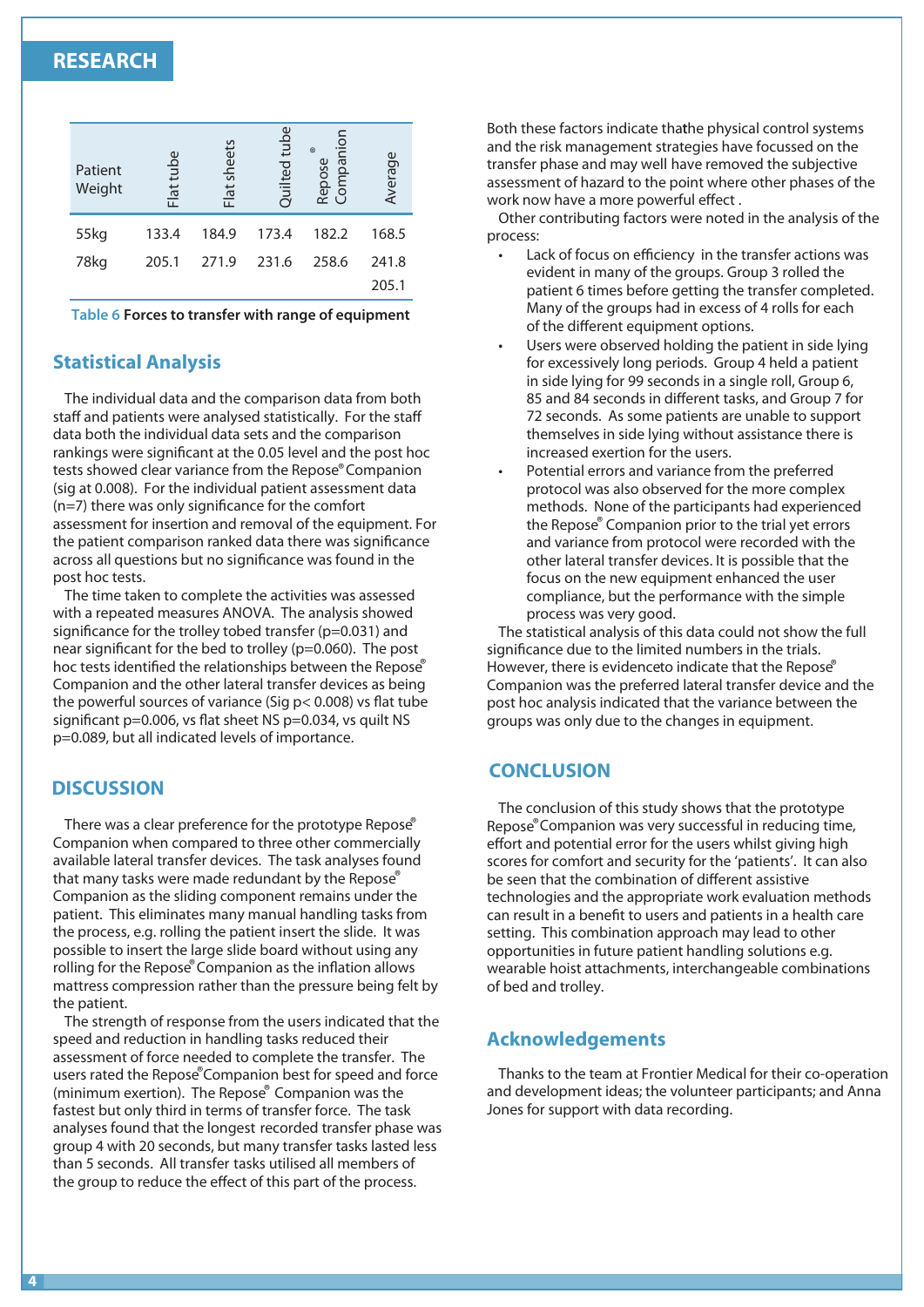#### **References**

- Baptiste A, Boda SV, Nelson AL, Lloyd JD, Lee WE. 2006. Friction-reducing devices for lateral transfers. A clinical evaluation. *AAOHN Journal* , 54, 4, 173-180.
- Bohannon RW. 1999. Horizontal transfers between adjacent surfaces: Forces required using different methods.' *Arch Phys Med Rehabil* , 80, 851-853.
- Derbyshire Interagency Group. (2001). *Care handling for people in hospital, community and educational settings. A code of practice.* Southern Derbyshire NHS Trust (Community Health), North Derbyshire NHS Trust (Community Health),, Derbyshire County Council Social Services, Derbyshire Local Educational Authority, Derbyshire Royal Hospital NHS Trust, Southern Derbyshire Acute Hospitals NHS Trust.
- Dolan P, Standell CJ, Adams GG, Mannion AF, Adams MA. 1998. Spinal loading during manual handling procedures in nursing. *Proceedings of the International Society for the Study of the Lumbar Spine*. Brussels, Belgium. June 9-13. 80.
- Fray M, Hignett S. 2008. A comparison of preferred outcomes in patient handling interventions. In Hignett, S., Norris, B., Catchpole, K., Hutchinson, A., Tapley, S. (Eds.) From Safe Design to Safe Practice. *Proceedings of the Improving Patient Safety conference* . 16-18 July, Cambridge. 243-247,
- Hall J, 2005. Chapter 16 'Lying to lying transfers and associated manoeuvres.' In Smith J. (Ed) *The Guide to the Handling of Patients* (5th Ed.). Teddington, Middlesex: BackCare/Royal College of Nursing
- Macfarlane A, Sayer S. 2006. Two clinical evaluations of the Repose® system. *Wounds UK*, 2, 3, 14-25.
- Lloyd JD, Baptiste A. 2006. Friction-reducing devices for lateral transfers. A biomechanical evaluation.' *AAOHN Journal* , 54, 3, 113-119.
- Lloyd P. Fletcher B. Holmes D. Tarling C. & Tracy M. (1998, revised) *The Guide to the Handling of Patients.*  (4<sup>th</sup> Ed.) National Back Pain Association/Royal College of Nursing, Teddington, Middlesex.
- McGill SM, Kavcic NS. 2005. Transfer of the horizontal patient: The effect of a friction reducing assistive device on low back mechanics. *Ergonomics*, 48, 8, 915-929.
- Osterbrink J, Mayer H, Schroder G. 2005. Clinical evaluation of the effectiveness of a multimodal static pressure relieving device. *8th European Pressure Ulcer Advisory Panel Open Meeting*, Aberdeen, Scotland.
- Price P, Bale S, Newcombe R, Harding K. 1999. Challenging the pressure sore paradigm. *Journal of Wound Care* , 8, 4.
- Price P, Rees-Mathews S, Tebbl e N, Camilleri J. 2003. The use of a new overlay mattress in patients with chronic pain: impact on sleep and self reported pain. *Clinical Rehabilitation* 17, 488-492.
- Silvia CE, Bloswick DS, Lillquist D, Wallace D, Perkins MS. 2002. An ergonomic comparison between mechanical and manual patient techniques. *Work* 19, 19-34.
- Smith J. (Ed) 2005. *The Guide to the Handling of Patients* (5<sup>th</sup> Ed.). Teddington, Middlesex: BackCare/Royal College of Nursing.
- Zelenka JP, Floren AE, Jordan JJ. 1996. Minimal Forces to move patients. *American Journal of Occupational Therapy*, 50, 5, 354-361.



Frontier Medical Group

Newbridge Road Industrial Estate, Blackwood, South Wales NP12 2YN Tel Fax Email +44 (0)1495 235800 +44 (0)1495 235808 info@frontiermedical.eu

www.frontiermedical.eu

Repose is a registered trade mark of Frontier Plastics Limited. © March 2010 Frontier Therapeutics Ltd. All rights reserved. GP0084\_A52\_01

1. Price P et al. 2003 The use of a new overlay mattress in patients with chronic pain: impact on sleep and self-reported pain Clinical Rehabilitation 2003:17. 2 .The Evaluation of a Prototype Handling Device to assist with Horizontal Lateral Transfers. Mike Fray and Sue Hignett Healthcare Ergonomics and Patient Safety Unit, Loughborough University, Awaiting Publication, 2009